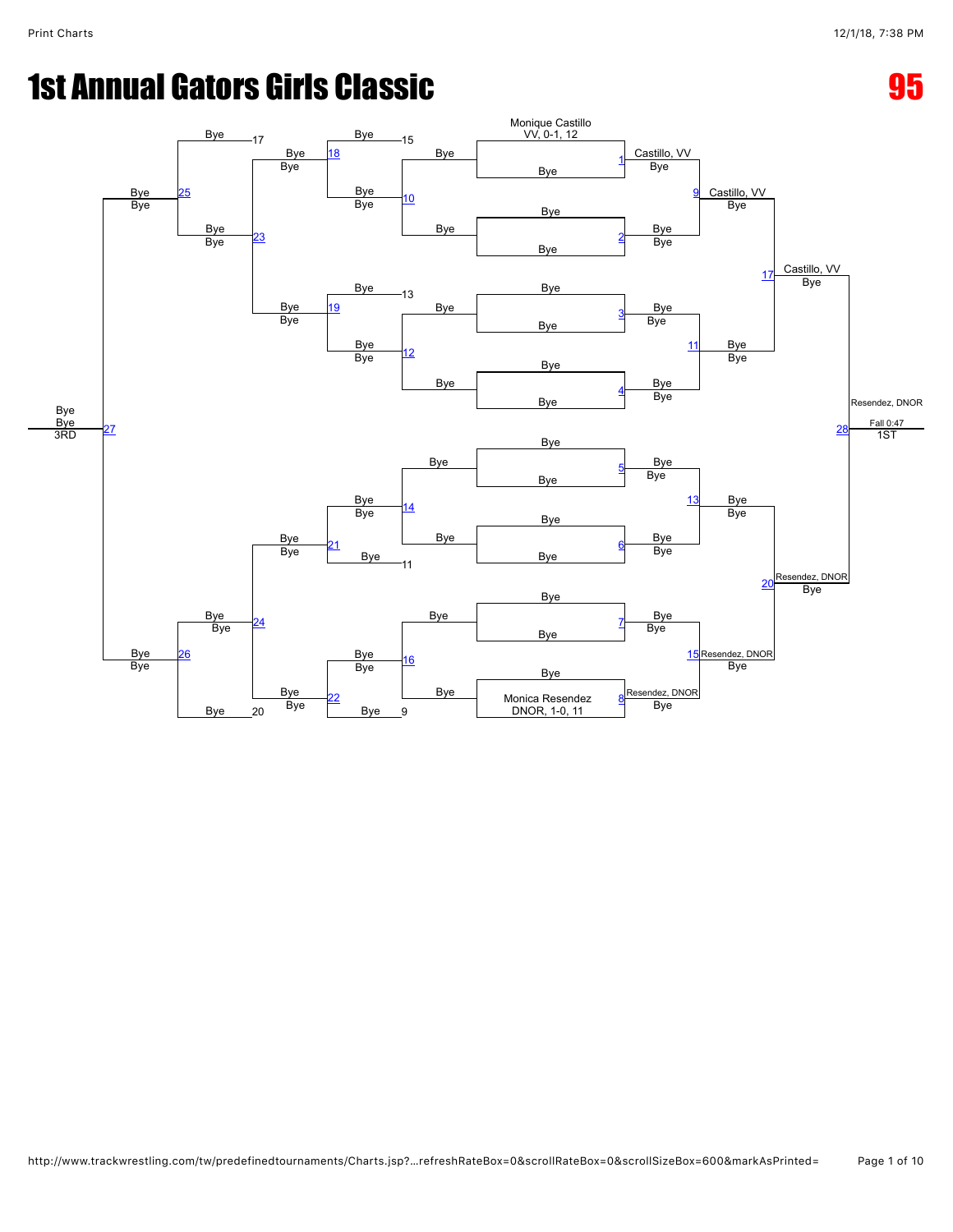# **1st Annual Gators Girls Classic 102 and 102 annual Gators Girls Classic 102**

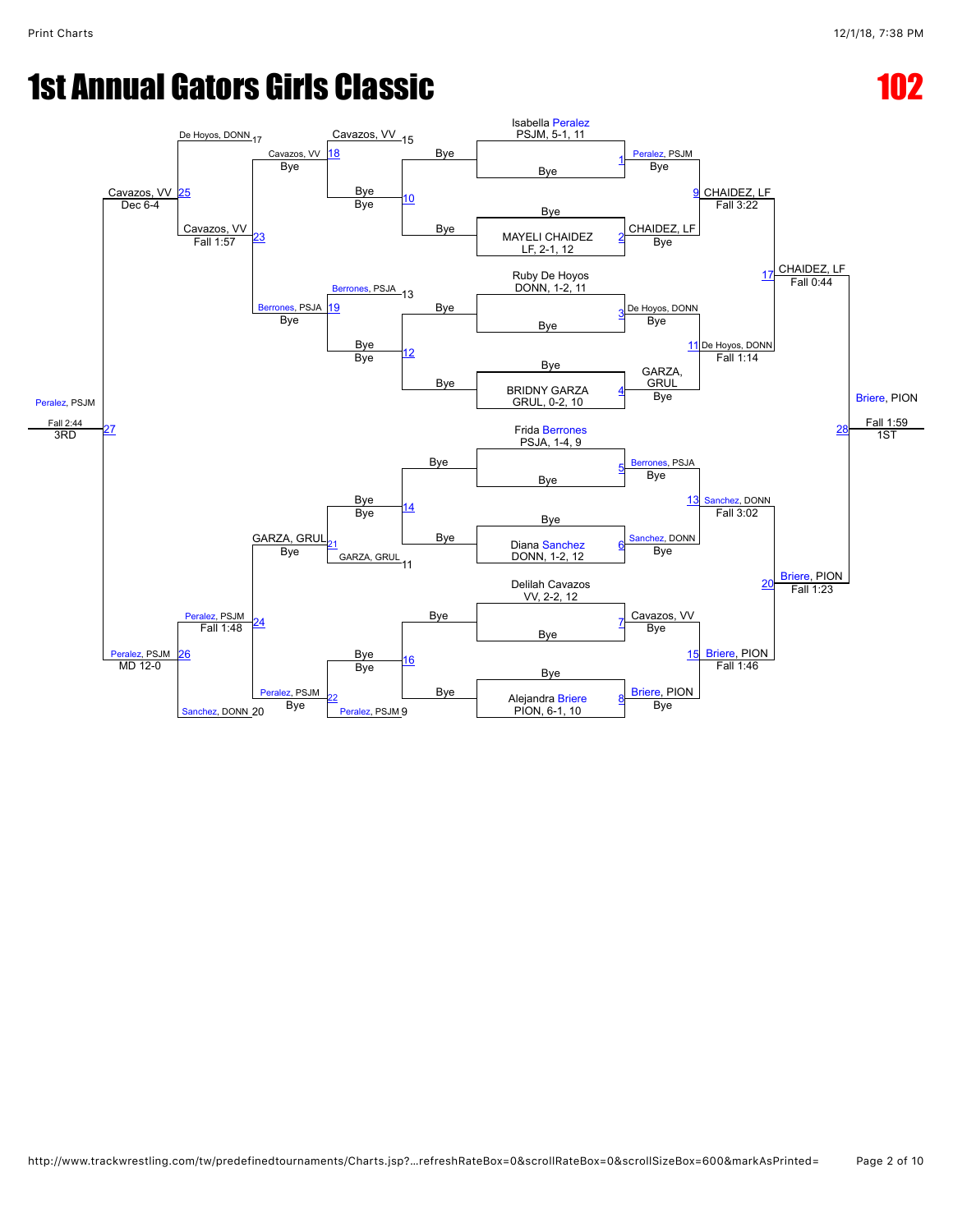# **1st Annual Gators Girls Classic 110 and 110 and 110 and 110 and 110 and 110 and 110 and 110 and 110 and 110 and 110 and 110 and 110 and 110 and 110 and 110 and 110 and 110 and 110 and 110 and 110 and 110 and 110 and 110 a**

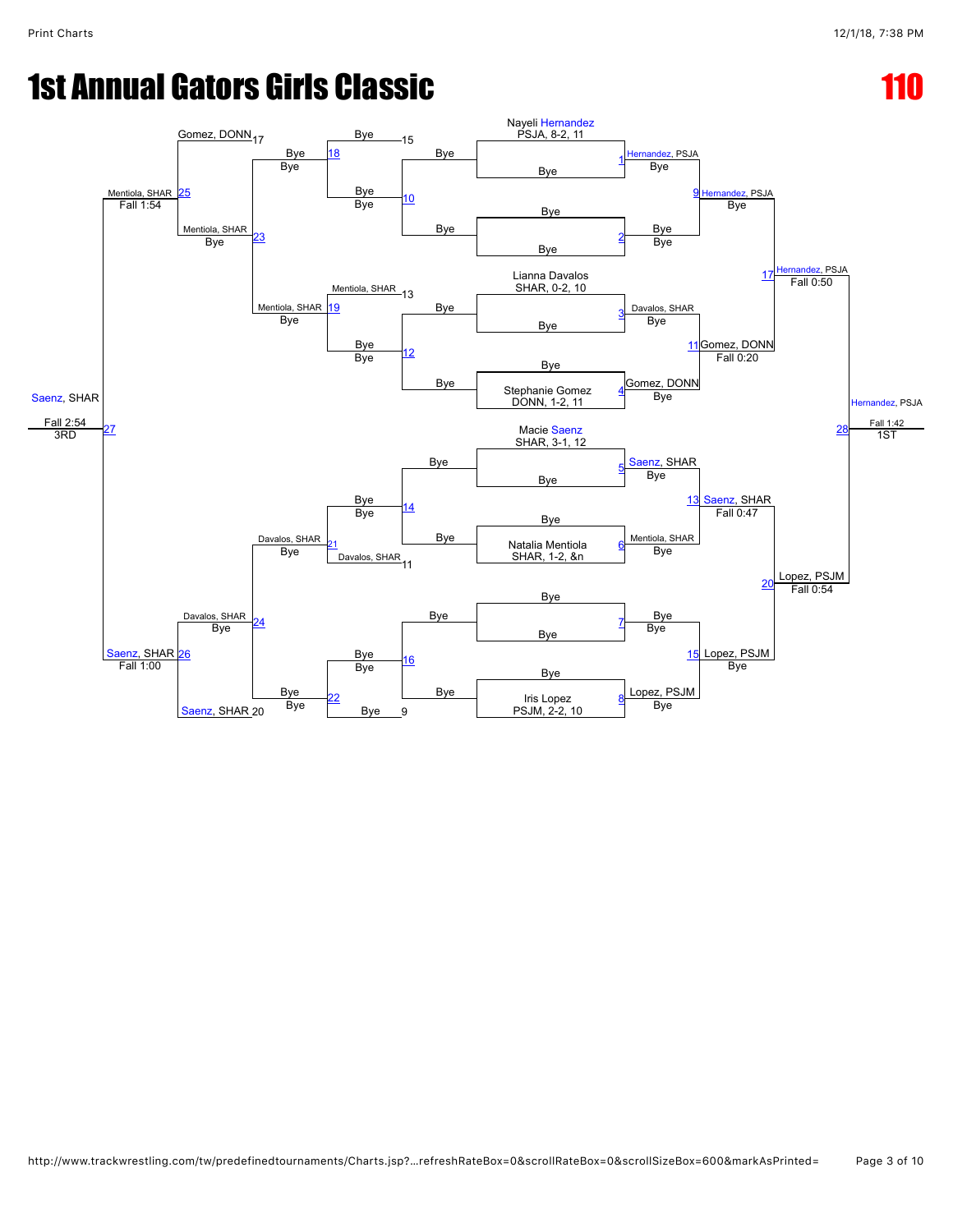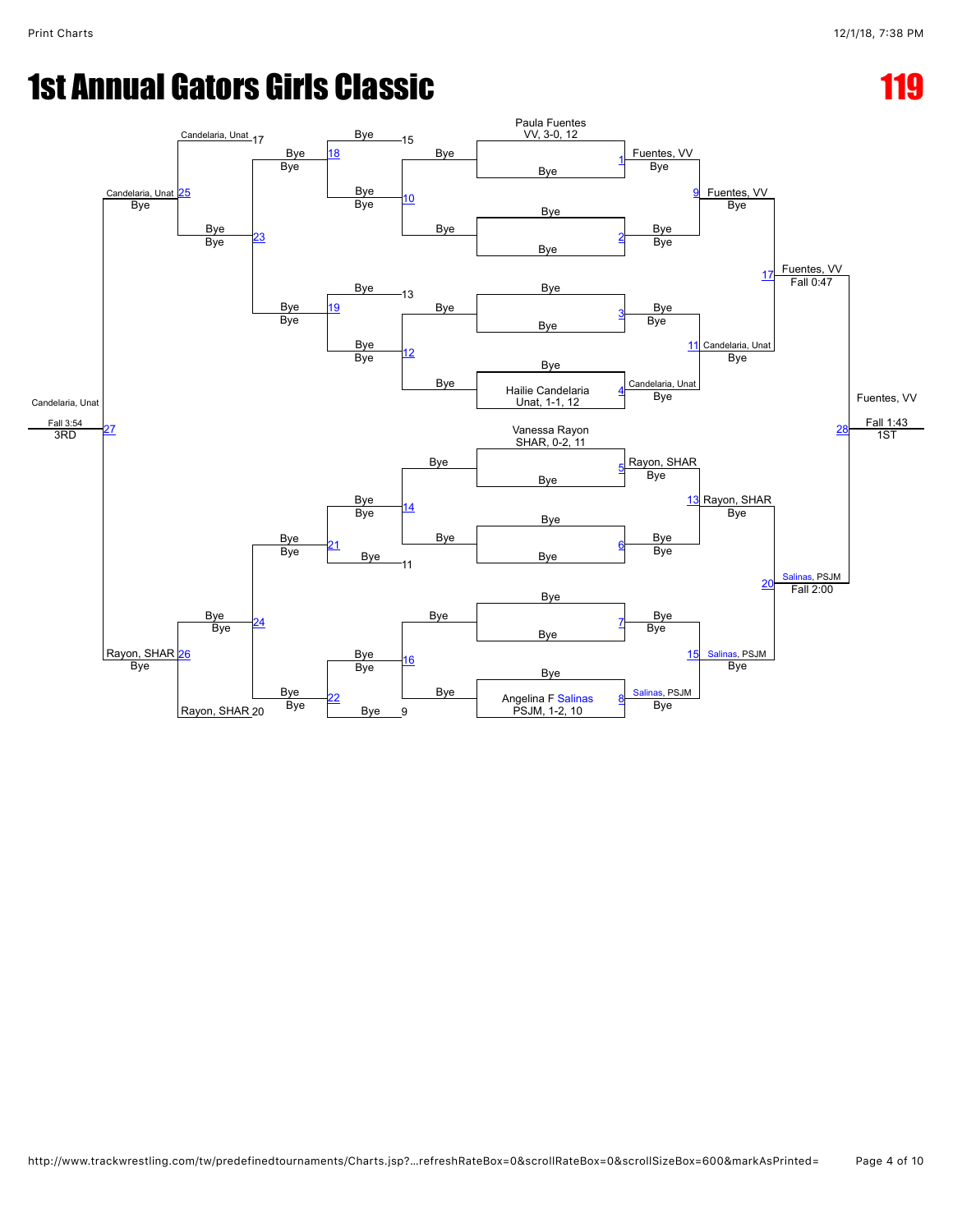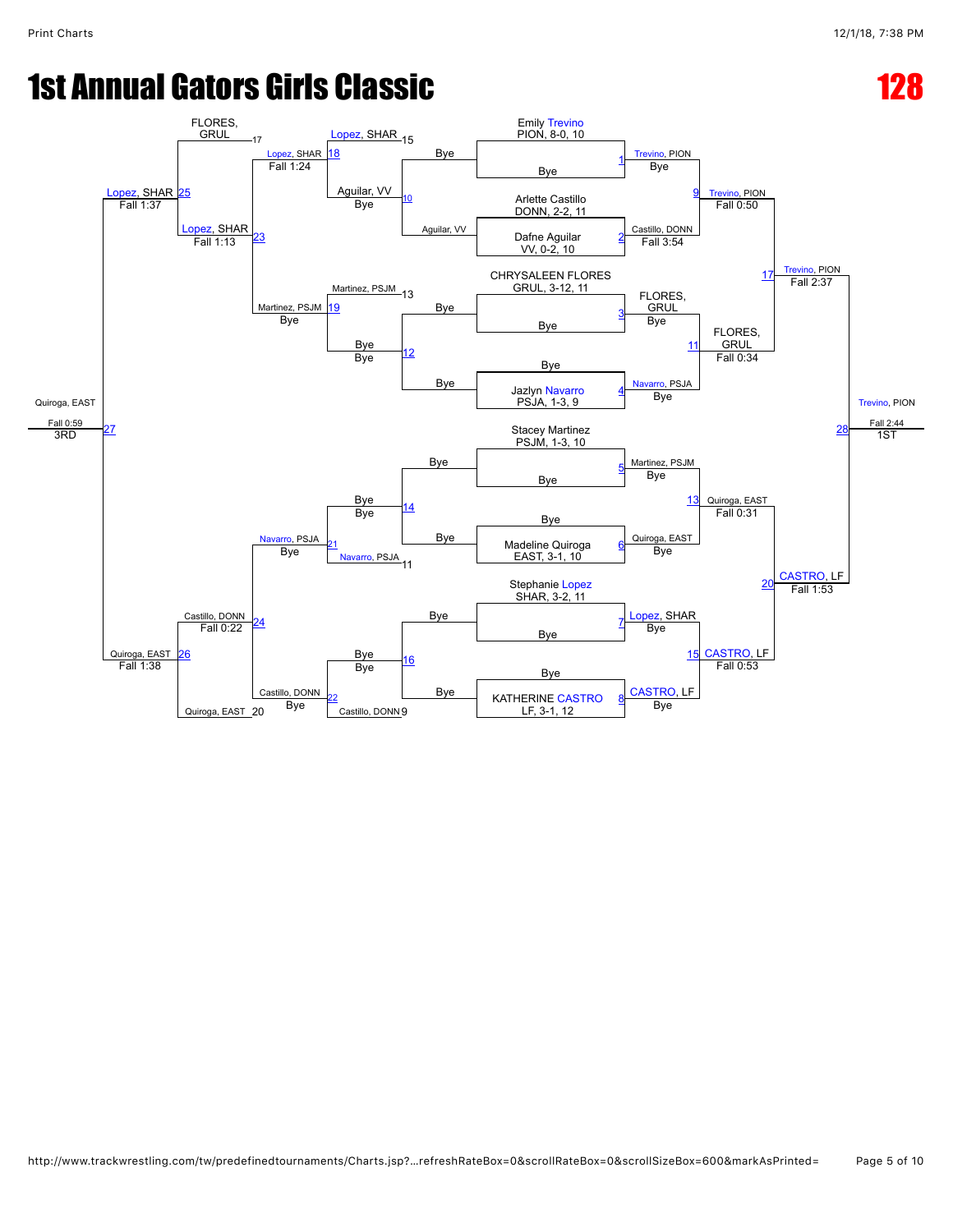### **1st Annual Gators Girls Classic 138 (138)**

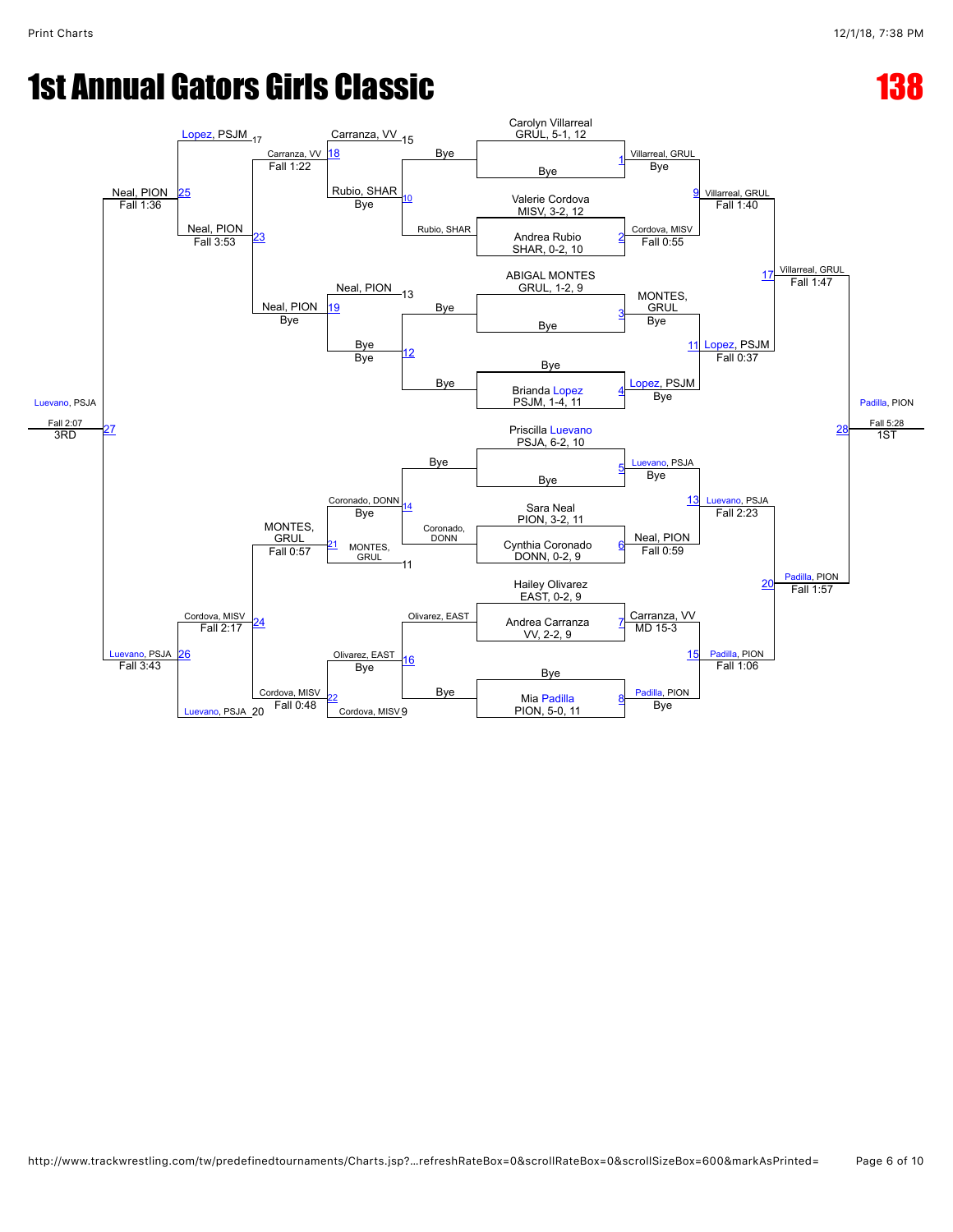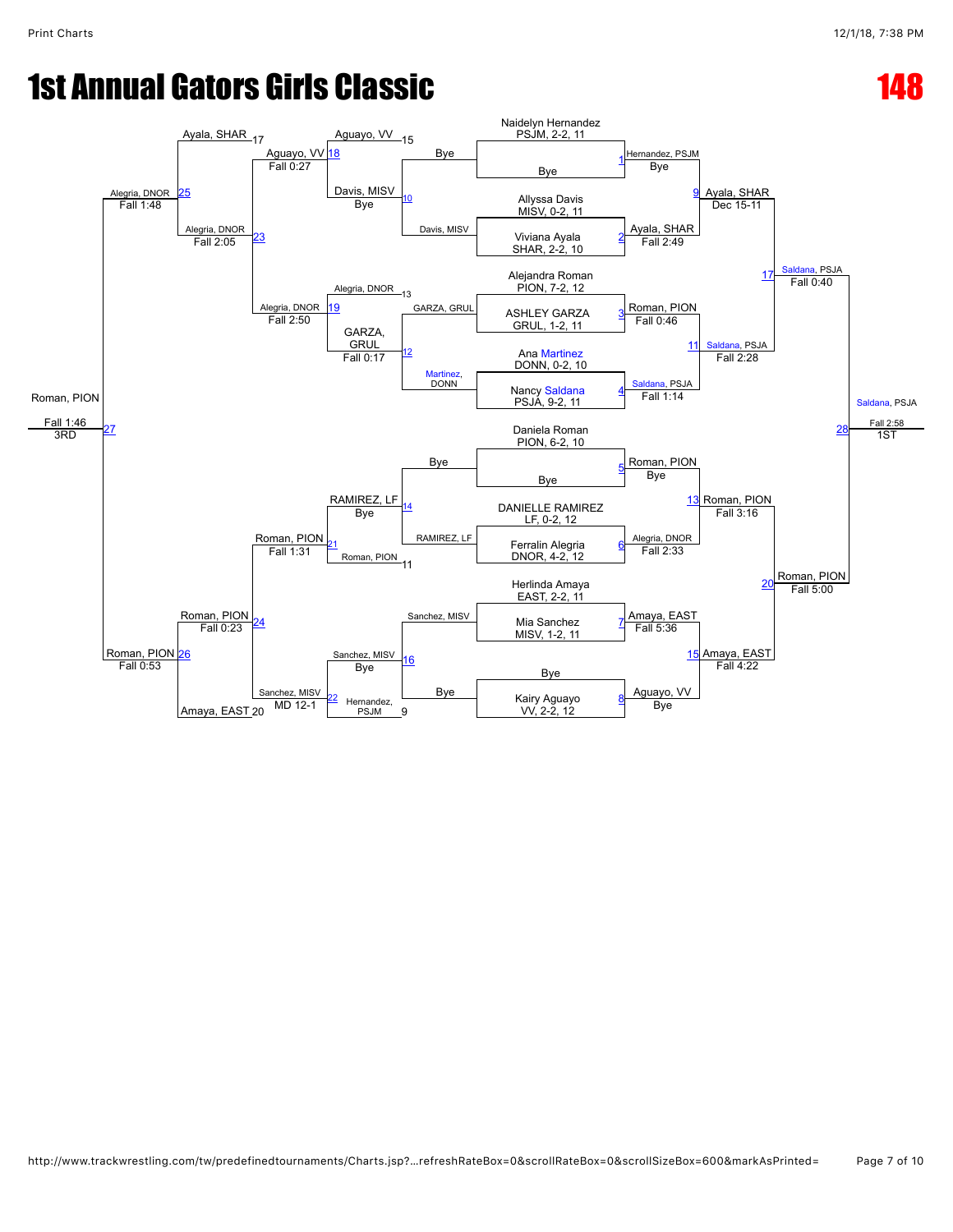## **1st Annual Gators Girls Classic 165 and 165 and 165 and 165 and 165 and 165 and 165 and 165 and 165 and 165 and 165 and 165 and 167 and 167 and 168 and 169 and 169 and 169 and 169 and 169 and 169 and 169 and 169 and 169 a**

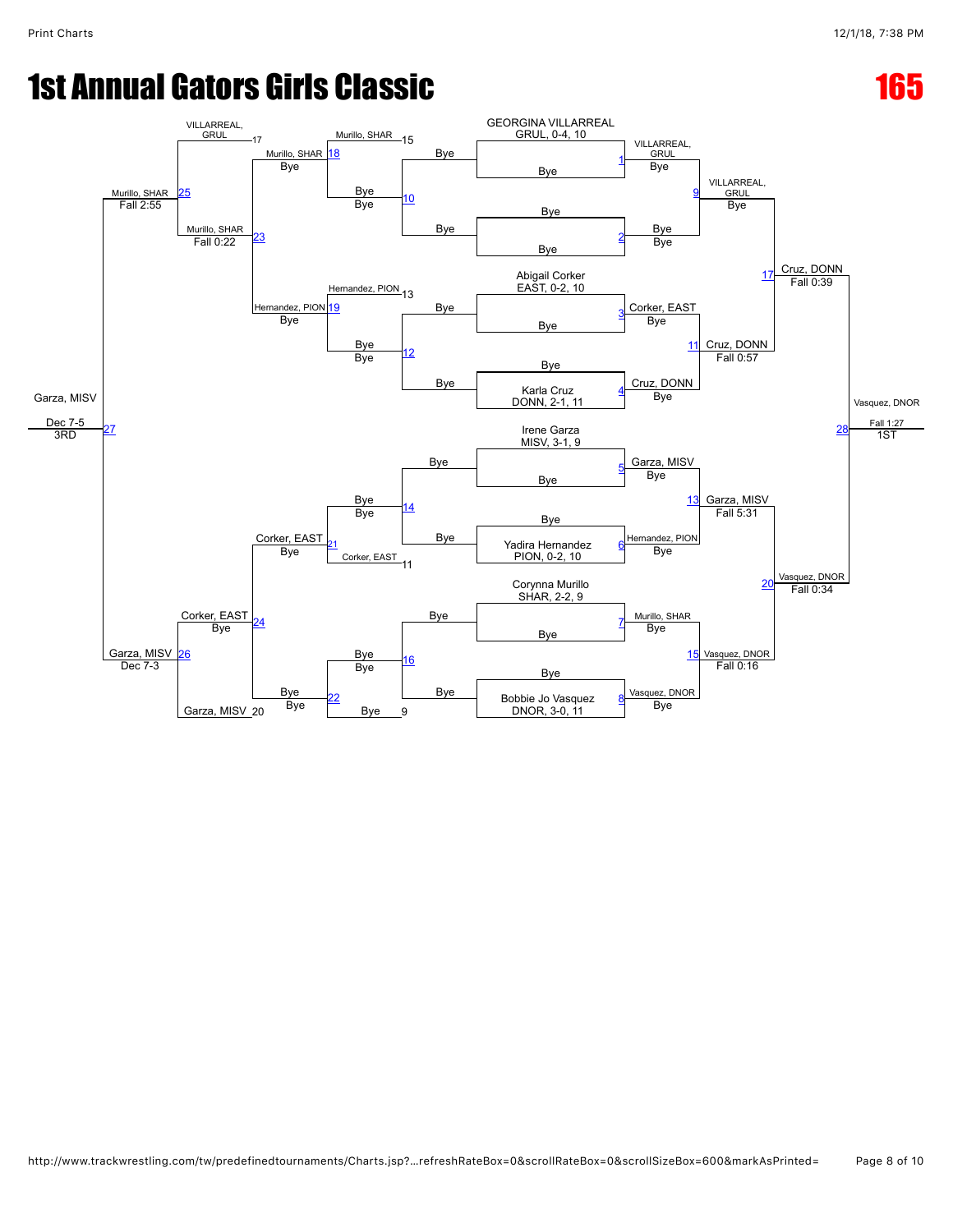## **1st Annual Gators Girls Classic 185 (185 annual 185 annual 185 annual 185 annual 185 annual 185 annual 185 ann**